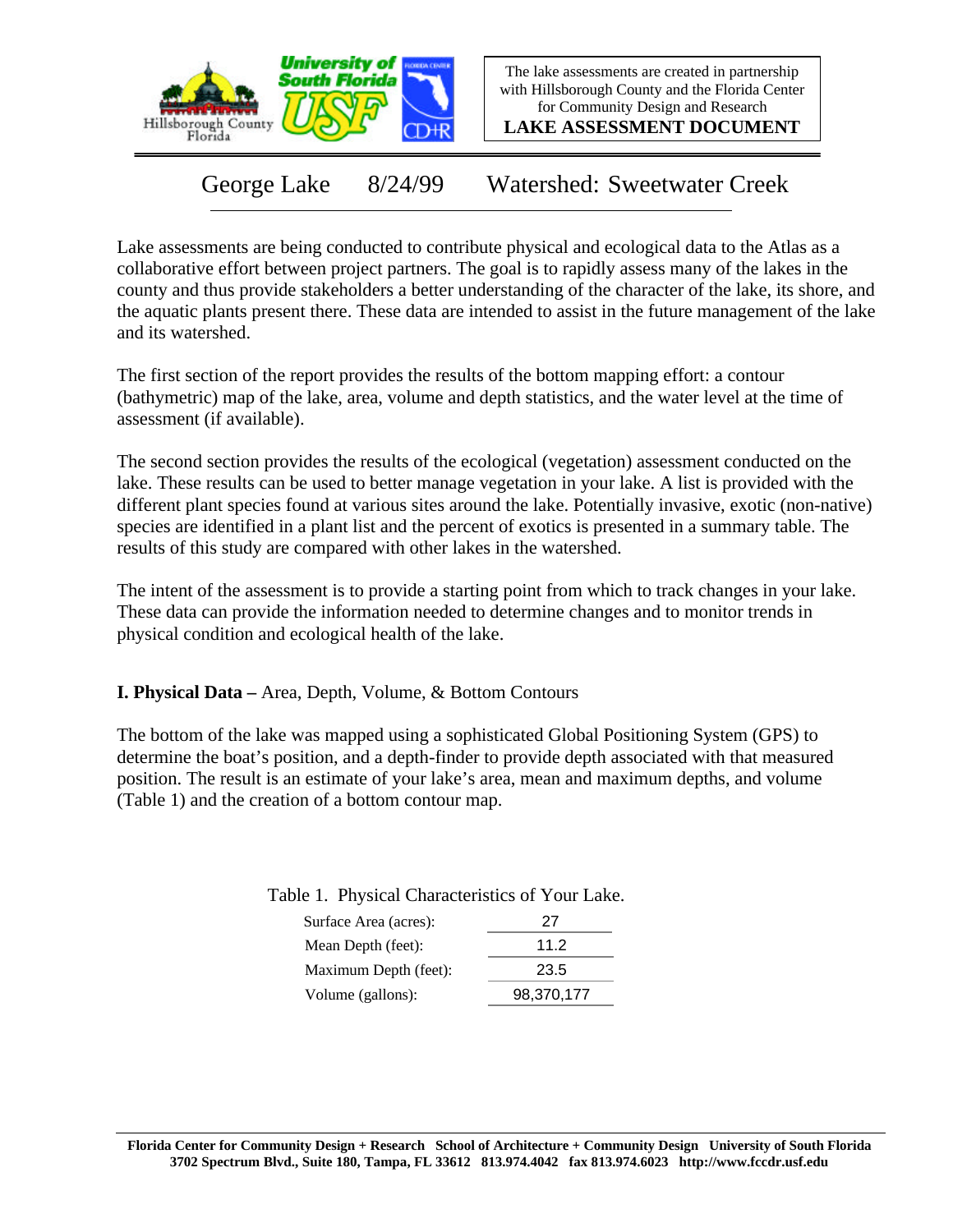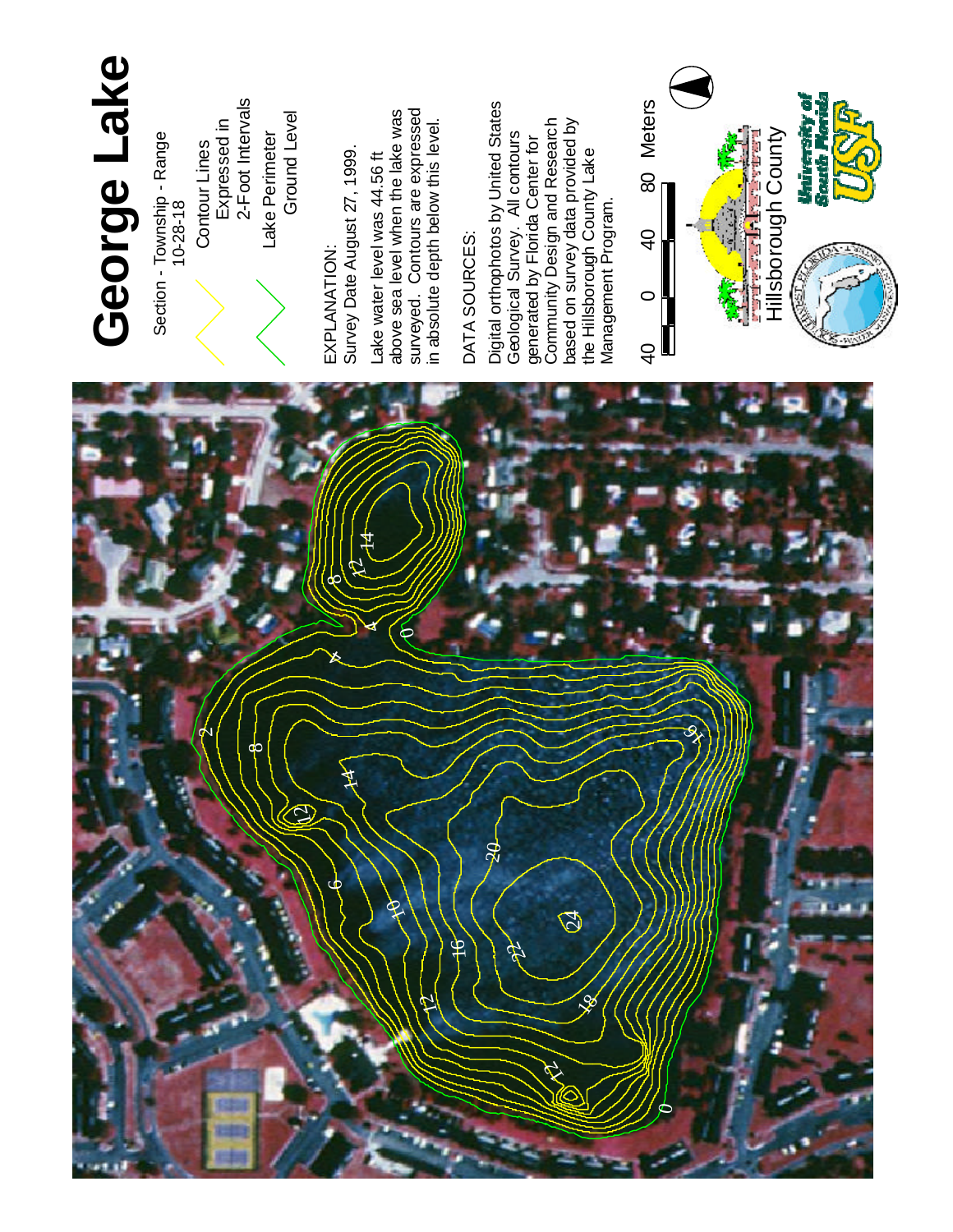

**LAKE ASSESSMENT DOCUMENT**

George Lake 8/24/99 Watershed: Sweetwater Creek

## **II. Ecological Data**

Aquatic Plant Survey

Approximately equispaced sites are haphazardly mapped around the lake and the aquatic plants at each site are surveyed. The total number of species from all sites is used to approximate the total diversity of aquatic plants and the percent of invasive-exotic plants on the lake and in the watershed (Table 2). Many of these plants are considered ecologically harmful, as they tend to out-compete native species. Such "nuisance" plants can also make boating and other recreational activities difficult or impossible. The common and scientific names of plant species found on your lake are listed in Table 3.

> Table 2. Comparison of species diversity between your lake and other assessed lakes located within your watershed.

|                        |     | George Lake Sweetwater Creek |  |
|------------------------|-----|------------------------------|--|
|                        |     | (Average)                    |  |
| Number of Taxa:        | 41  | 30                           |  |
| Percent Exotic Plants: | 22% | 15%                          |  |

Table 3. Botanical and common names of the most commonly found plants on your lake. Percent frequency (of occurence), habit (location where found), status (native or exotic), and EPPC status are provided.

| Common Name                            | <b>Plant Species</b>        | Frequency | Habit     | <b>Status</b> | <b>EPPC</b> |
|----------------------------------------|-----------------------------|-----------|-----------|---------------|-------------|
| <b>Torpedo Grass</b>                   | Panicum repens              | 110%      | Emergent  | Exotic        |             |
| Baldwin's Spikerush, Roadgrass         | Eleocharis baldwinii        | 90%       | Submersed | <b>Native</b> | <b>NL</b>   |
| Alligator Weed                         | Alternanthera philoxeroides | 70%       | Emergent  | Exotic        | Ш           |
| Common Bacopa, Herb-Of-Grace           | Bacopa monnieri             | 70%       | Submersed | Native        | <b>NL</b>   |
| Manyflower Marshpennywort, Water Penny | Hydrocotyl umbellata        | 70%       | Emergent  | Native        | NL.         |
| Water Primroses, Primrosewillow        | Ludwigia spp.               | 70%       | Emergent  | Unknown       | NL.         |
| Cattails                               | Typha spp.                  | 70%       | Emergent  | Native        | NL.         |
| Sedge                                  | Cyperus spp.                | 60%       | Emergent  | Unknown       | NL.         |
| <b>Climbing Hempvine</b>               | Mikania scandens            | 60%       | Emergent  | Native        | <b>NL</b>   |
| Wild Taro, Dasheen, Coco Yam           | Colocasia esculenta         | 50%       | Emergent  | Exotic        |             |
| Dayflower                              | Commelina diffusa           | 50%       | Emergent  | Exotic        | <b>NL</b>   |
| <b>Buttonweed</b>                      | Diodia virginiana           | 50%       | Emergent  | Native        | NL.         |
| Laurel Oak; Diamond Oak                | Quercus laurifolia          | 50%       | Emergent  | Native        | NL.         |
| Filamentous Algae, Algal Mats          | Algae, Filamentous          | 40%       | Floating  | Native        | <b>NL</b>   |
| Algal Mats, Floating                   | Algal spp.                  | 40%       | Floating  | Unknown       | Unknow      |
| Pigweed, Water Hemp                    | Amaranthus australis        | 40%       | Emergent  | Native        | <b>NL</b>   |

Florida Center for Community Design + Research School of Architecture + Community Design University of South Florida 3702 Spectrum Blvd., Suite 180, Tampa, FL 33612 813.974.4042 fax 813.974.6023 http://www.fccdr.usf.edu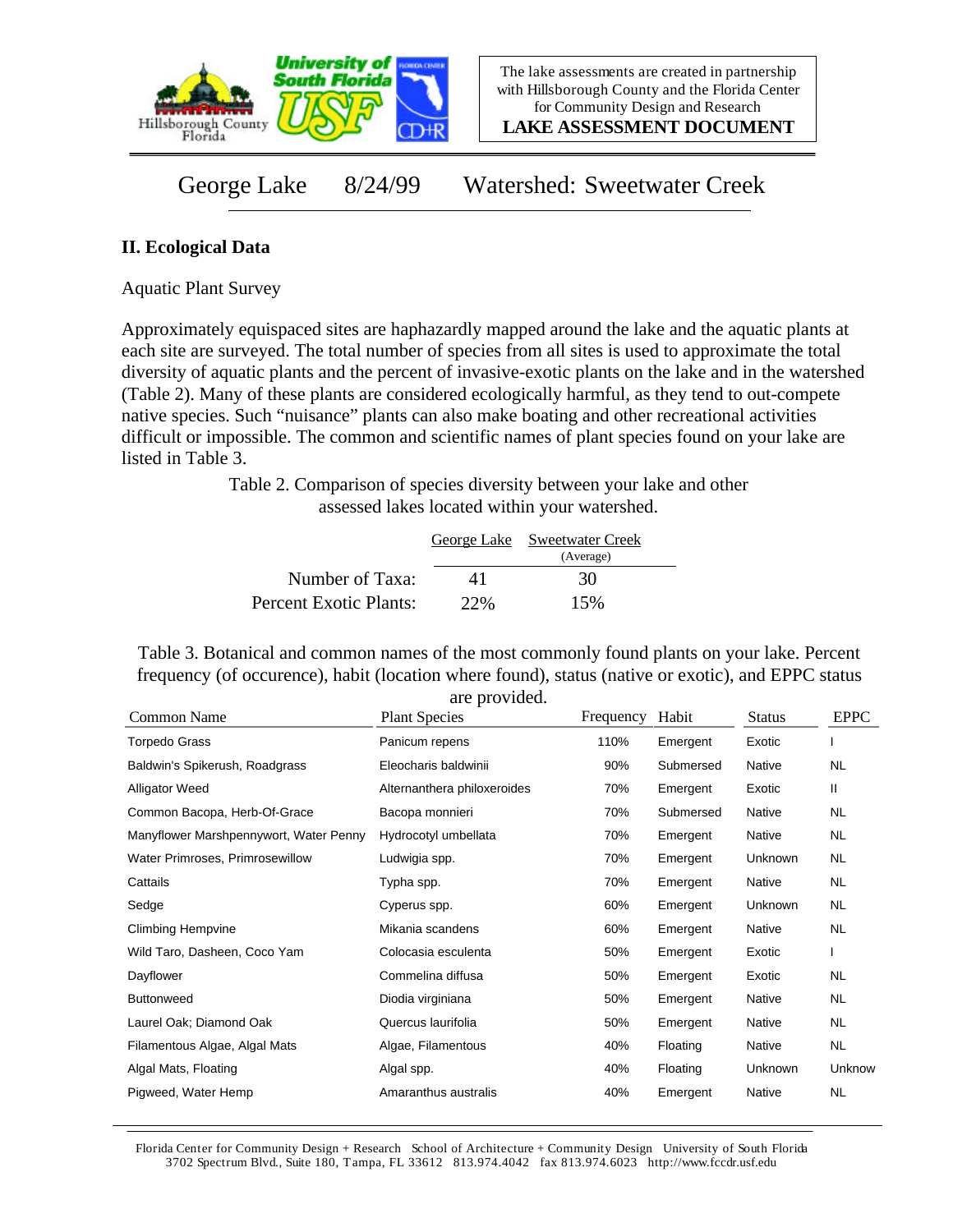George Lake 8/24/99 Watershed: Sweetwater Creek

| Swamp Fern                                 | Blechnum serrulatum               | 40% | Emergent  | Native        | <b>NL</b> |
|--------------------------------------------|-----------------------------------|-----|-----------|---------------|-----------|
| <b>Fragrant Flatsedge</b>                  | Cyperus odoratus                  | 40% | Emergent  | Native        | NL.       |
| Punk Tree, Melaleuca                       | Melaleuca quinquenervia           | 40% | Emergent  | Exotic        |           |
| Frog-fruit, Carpetweed, Turkey Tangle Fogf | Phyla nodiflora                   | 40% | Emergent  | Native        | <b>NL</b> |
| Smartweed, Knotweed                        | Polygonum spp.                    | 40% | Emergent  | Native        | <b>NL</b> |
| Wax Myrtle                                 | Myrica cerifera                   | 30% | Emergent  | Native        | <b>NL</b> |
| Asian Pennywort, Coinwort, Spadeleaf       | Centella asiatica                 | 20% | Emergent  | Native        | <b>NL</b> |
| Camphor-tree                               | Cinnamomum camphora               | 20% | Emergent  | Native        |           |
| Willow                                     | Salix spp.                        | 20% | Emergent  | Native        | <b>NL</b> |
| Elderberry                                 | Sambucus canadensis               | 20% | Emergent  | Native        | <b>NL</b> |
| Popcorn Tree, Chinese Tallow Tree          | Sapium sebiferum                  | 20% | Emergent  | Exotic        |           |
| Creeping Oxeye                             | Sphagneticola (Wedelia) trilobata | 20% | Emergent  | Exotic        | Ш.        |
| Cypress                                    | Taxodium spp.                     | 20% | Emergent  | Native        | <b>NL</b> |
| Muskgrass                                  | Chara spp.                        | 10% | Submersed | Native        | <b>NL</b> |
| Southern Wood Fern                         | Dryopteris ludoviciana            | 10% | Emergent  | Native        | <b>NL</b> |
| False Daisy, Yerba De Tajo                 | Eclipta alba (prostrata)          | 10% | Emergent  | Native        | <b>NL</b> |
| Rush Fuirena                               | Fuirena spp.                      | 10% | Emergent  | Native        | <b>NL</b> |
| Fourpetal St. John's-Wort                  | Hypericum tetrapetalum            | 10% | Emergent  | Native        | NL.       |
| Creeping Primrosewillow, Red Ludwigia      | Ludwigia repens                   | 10% | Emergent  | Native        | <b>NL</b> |
| Sweetbay Magnolia                          | Magnolia virginiana               | 10% | Emergent  | Native        | <b>NL</b> |
| Vaseygrass                                 | Paspalum urvillei                 | 10% | Emergent  | Exotic        | <b>NL</b> |
| Algae                                      | Periphyton spp.                   | 10% | Submersed | <b>Native</b> | <b>NL</b> |
| Pine Tree                                  | Pinus spp.                        | 10% | Emergent  | Native        | <b>NL</b> |
| Marsh Fleabane, Camphorweed                | Pluchea spp.                      | 10% | Emergent  | Native        | NL.       |
| <b>Brazilian Pepper</b>                    | Schinus terebinthifolius          | 10% | Emergent  | Exotic        |           |